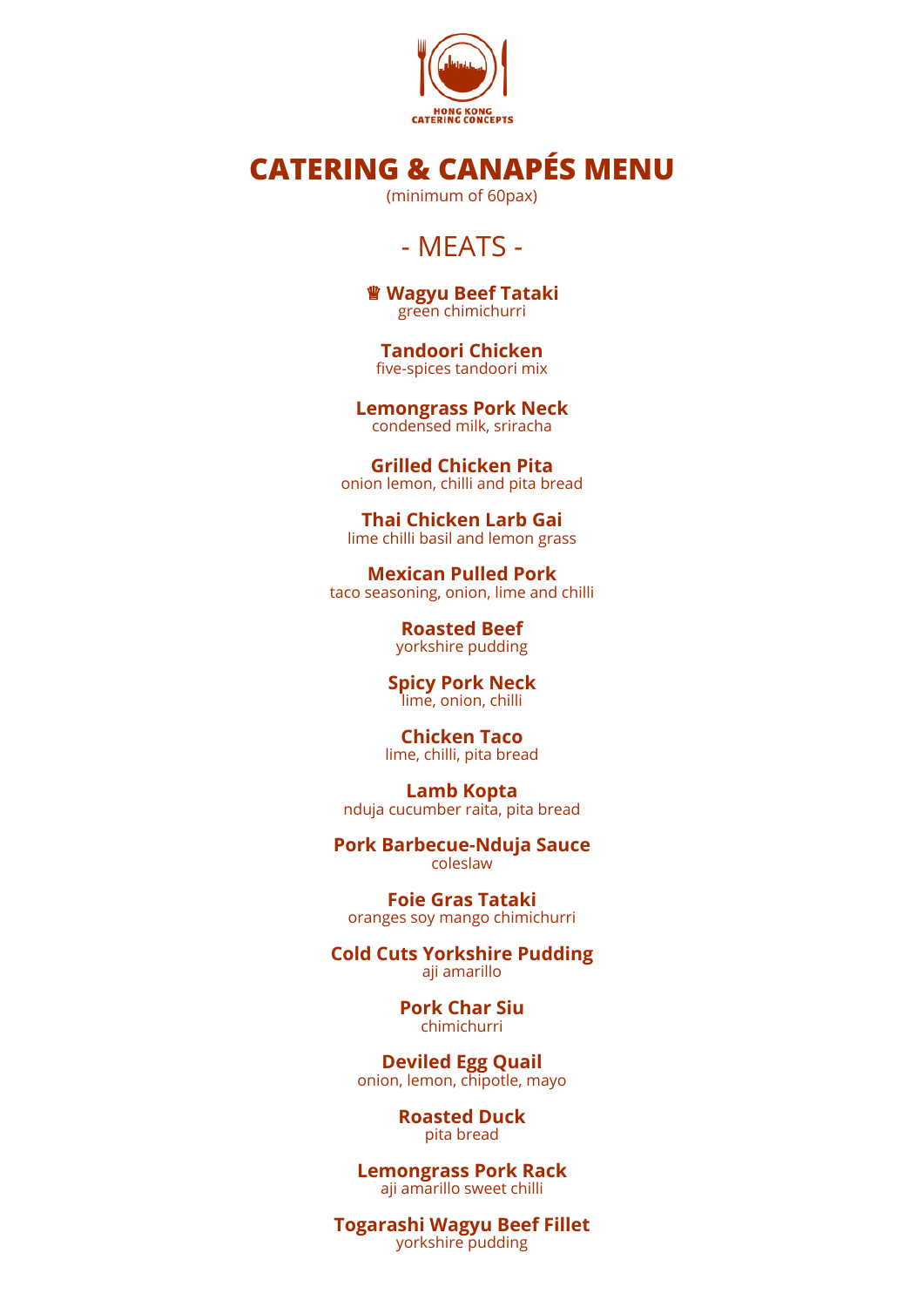- SEAFOOD -

**Grilled Octopus Anticucho** ♕ garlic, cumin, panca paste

**Mexican Gravlax Salmon** chipotle jalopnos

> **Tuna Tataki** ♕ mango chimichurri

**Cocktail Prawns** ♕ aji amarillo and avocado

**Salmon Pancake** ♕ dill crème-fraiche chipotle

> **Crab Cake** yorkshire pudding

**Salmon Tandoori** cucumber raita

**Coconut Curry Prawn** lemon chilli

### - VEGETARIAN -

**Halloumi Tataki** avocado, chimichurri

**Fig's Caprese** ♕ fresh fig fruits and buffalo cheese basil

**Mixed Mushrooms** seasonal Japanese mushrooms, butter

> **Spring Rolls** tofu, snow peas, carrots, miso, mixed mushrooms, vermicelli

**Oven-Baked Cauliflower** curry, almonds, mixed herbs, chives, yoghurt

**Tofu Tataki** grilled zucchini and green chimichurri

**Avocado Asparagus Quinoa** lime, coriander, chilli

> **Elk of Wakame** ginger pickle

### - SWEETS -

**Chocolate Brownie Bites**

**Fruit Platter**

**Tres Leches**

**Sticky Date Pudding**

**Chocolate-dipped Strawberries** ♕

**Spicy Chocolate Strawberries**

**Oreo Caramel Cheesecake Bites**